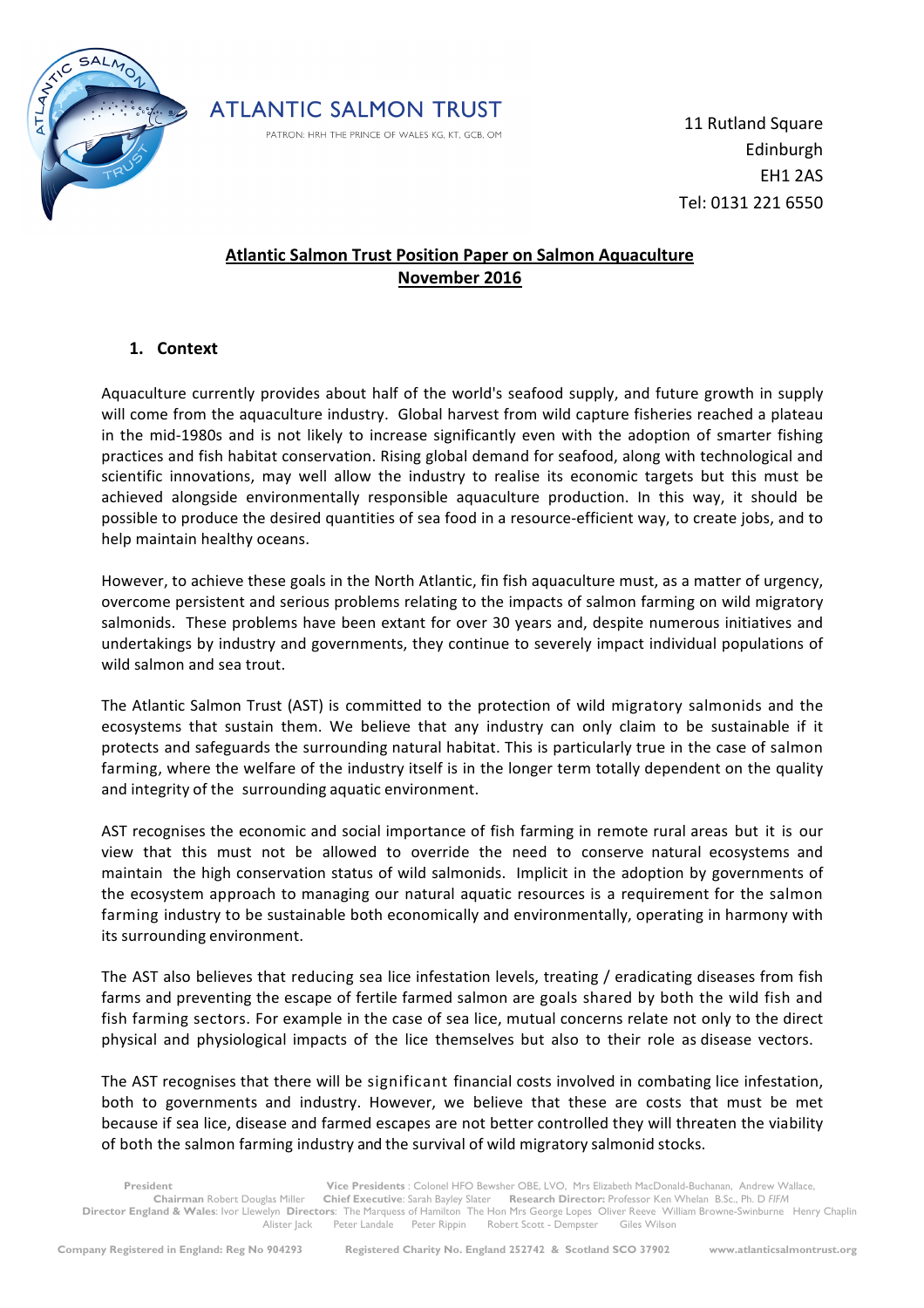

## **2.** Risks to Wild Migratory Salmonids

AST believes that there are three major sources of risk from the aquaculture industry to wild salmon and sea trout stocks:

- 1. Sea lice,
- 2. Farm escapes, and
- 3. Disease and Pollution Risks from Salmon Cages,

Advice presented to the recent NASCO meeting in Bad Neunenahr – Ahrweiler, Germany, by the International Council for the Exploration of the Seas (ICES) on the status of salmon stocks in the North Atlantic region showed there was continuing low, and in some areas, critically low abundance of salmon throughout the Atlantic salmon's range. In this context AST believes that urgent action is required to deal with current impacts and risks from the aquaculture industry.

#### **2.1 Sea Lice Control and Management**

There is compelling scientific evidence that sea lice emanating from salmon farms can pose a very dangerous risk to wild migratory salmonid populations. It is essential that urgent action is taken by the salmon farming industry, and by governments, to control levels of sea lice infestation on salmon farms.

Sea lice are the most significant parasitic pathogen in salmon farming in Europe and are estimated to cost the world industry over €300m a year. Despite this level of expenditure it is now clear that wild salmonids are impacted by excessive infestations of sea lice arising from local salmon farms. Moreover, given evidence of increasing resistance to chemical controls amongst the lice infecting certain farmed stocks and of changing environmental conditions in bays along the western rim of Europe due to climate change, efforts to control lice need to be redoubled if we are to significantly reduce the risks to wild migratory stocks.

Based on the current body of research and presentations delivered to the NASCO day-long Special Session on Aquaculture (June 2016), the Atlantic Salmon Trust firmly believes that ICES has provided convincing evidence of both direct impacts and major risks from open cage salmon aquaculture on wild salmon and sea trout stocks, in terms of both sea lice loadings and genetic introgression from escaped farmed fish.

Indeed Marine Scotland Science's recent publication: 'Summary of information relating to impacts of salmon lice from fish farms on wild Scottish sea trout and salmon', reviewed the current body of available peer reviewed published evidence to assess the likelihood and scale of impact of salmon lice from salmon farms on Scottish wild salmonids. In the closing summary it states that 'salmon *aquaculture can result in elevated numbers of sea lice in open water and hence is likely to increase the infestation potential on wild salmonids. This in turn could have an adverse effect on populations of wild* salmonids in some circumstances'.

AST is convinced that a solution to the problem of sea lice can only be found by taking account of the latest understanding of how sea lice infect farmed and wild salmonids. Most salmon farms are located in bays and sea lochs. These have a finite limit in their capacity to accommodate fish farming activity. Each bay may well have a different capacity which will vary depending on environmental conditions in any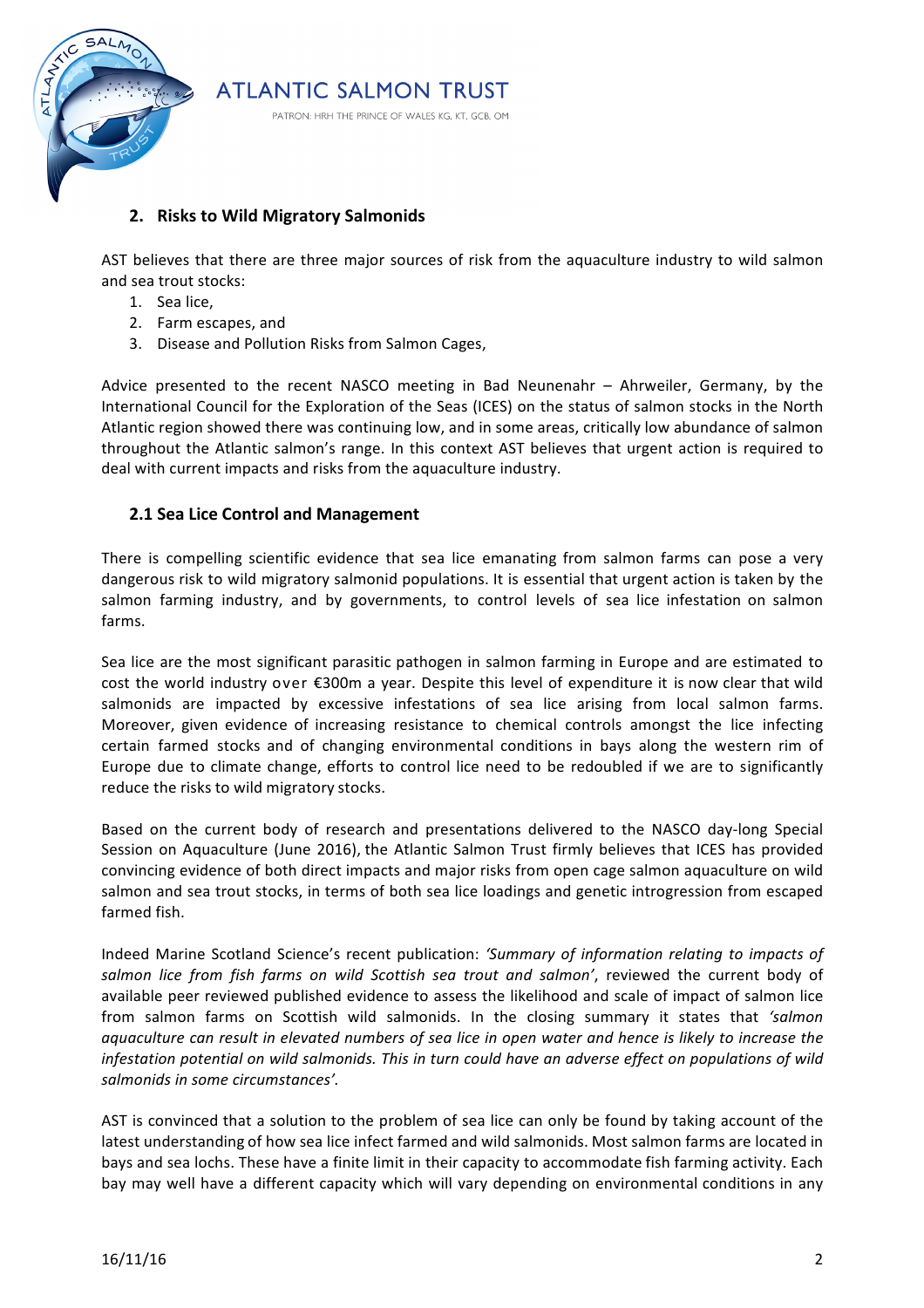

given year. The risk to salmonid year classes is equally variable and therefore the management of the problem requires a rigorous regime of surveillance both in terms of the lice levels on the farms and the health of the neighbouring wild stocks.

The examples provided by Norwegian scientists at the NASCO Special Session clearly showed the complex nature of the relationship between lice densities on farms, lice dispersion and infestation on wild salmonid migratory stocks. The presentations described innovative sea lice dispersion models which enabled the quantitative assessment of bays and their potential to generate high sea lice levels into neighbouring bays and estuaries. They also provide the basis for the practical management of lice levels in bays through the strategic locations of cages (including, where necessary, the relocation of cages to more appropriate farming sites) and managing fish densities in cages.

#### **2.1.1 Action needed**

- Governmentsshould introduce effective **mandatory fallowing and treatment regimes.**
- These should include:
	- **single generation management areas**
	- **synchronised fallowing of these management areas**

**ATLANTIC SALMON TRUST** 

PATRON: HRH THE PRINCE OF WALES KG, KT, GCB, OM

- **minimum fallowing periods**
- **synchronous winter lice treatment**
- **rotation of sea lice treatments**
- **adoption of appropriate treatment triggers**
- Governments and industry should introduce **officially validated lice monitoring regimes, the results of which are publicly available.**
- As is the case with most European countries where salmon farming is taking place, farmspecific sea-lice and sea-lice control data should be published in full and on a regular basis.
- Maximum sea lice densities of 0.3 or less, during the critical spring period of March to late May, should be introduced.
- All Voluntary Codes of Good Practice should be put on a statutory basis, with the express purpose of protecting wild migratory salmonids.
- An upper-tier sea lice threshold should be introduced, above which an immediate cull or harvest of farmed fish is mandatory.
- Consideration should be given to **closing / relocating sites which, over the medium-term,** consistently fail to reach the minimum statutory standards of sea lice control.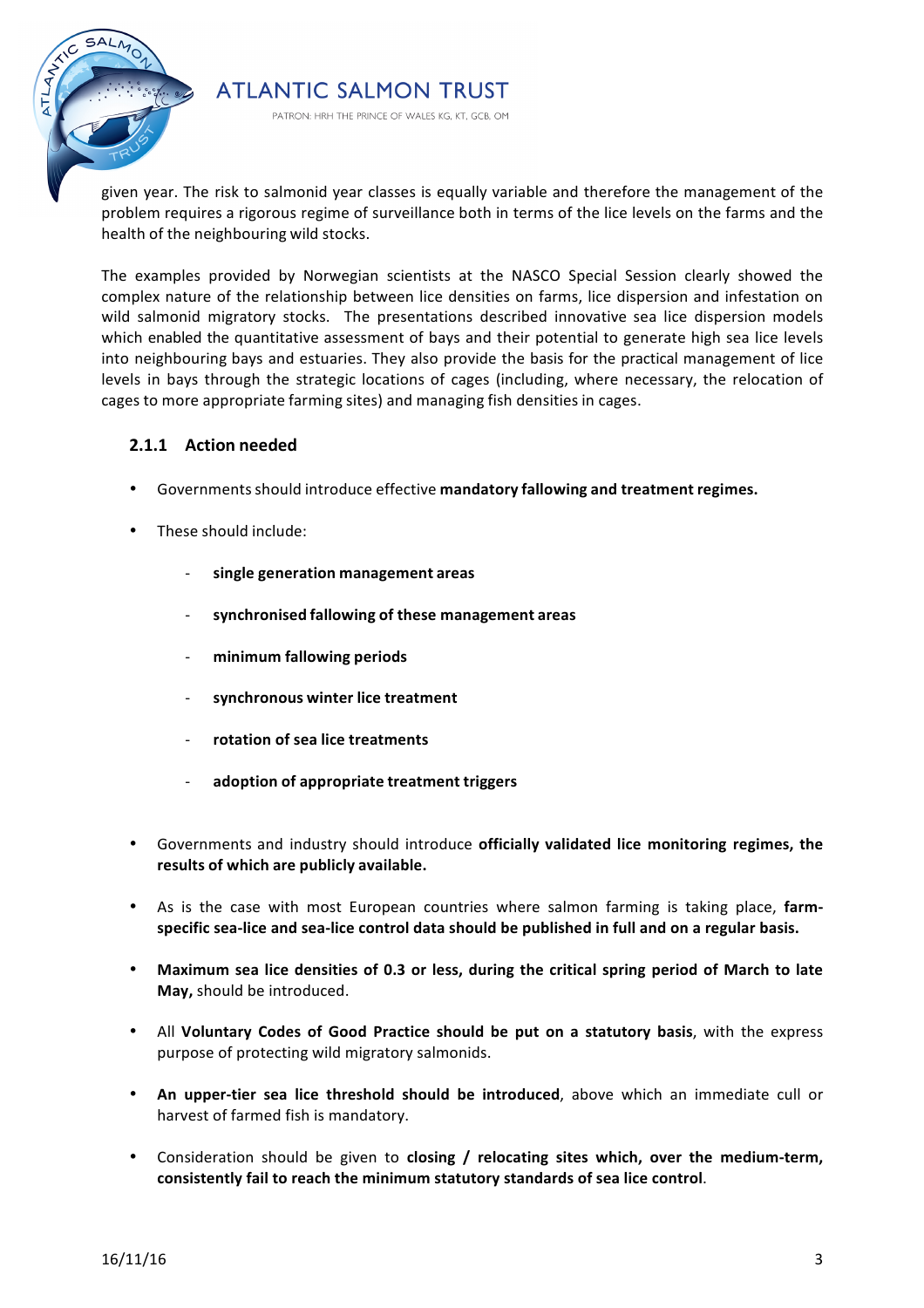

All regulations and rules relating to salmon farming must be fully enforced.

**ATLANTIC SALMON TRUST** 

PATRON: HRH THE PRINCE OF WALES KG, KT, GCB, OM

- Where there is a persistent problem with sea lice control in a given location, regulators should be empowered to enforce sanctions and take appropriate action including **such measures as mandatory treatments and harvesting.**
- Governments and industry must continue to **invest in research geared towards reducing the impact of sea lice on wild migratory salmonids**. Particular priorities should include: the refinement and application of sea lice dispersion models as practical management tools; a quantitative assessment of the migration patterns and health of sea trout stocks in selected areas of the coastline, including an ongoing assessment of sea lice infestation parameters.

#### **2.2 Farm Escapes**

As in the case of sea lice, the ICES advice at the NASCO Special Session clearly showed that escapes from marine and freshwater salmon farms can interbreed with wild salmon stocks, with a varying level of success. High levels of interbreeding pose serious risks, which can result in genetic introgession, a significant drop in overall fitness and poor survival of the wild salmon stocks. In Norway, for example, one third of the major salmon rivers have been seriously affected by interbreeding between wild and farmed stocks and only one third of wild stocks have shown little if any genetic introgresssion.

Recent research in Norway by Dr Sten Karlsson and his colleagues has shown that some fifty one rivers in Norway showed significant genetic introgression from farmed fish, when compared with historical reference samples. The team found a highly significant correlation between estimated farmed introgression and the average proportion of escaped farmed salmon. The team found a generally lower level of introgression in National Salmon Rivers and National Salmon Fjords subjected to formal protection from salmon farming by the Norwegian authorities. They concluded that farmed to wild genetic introgression is high in a large proportion of Norwegian salmon rivers, with the highest levels found in the most intensive areas of salmon farming. They further concluded that the extensive genetic introgression found from their study poses a serious challenge to the management of farmed and wild Atlantic salmon in Norway and, in all likelihood, in other regions where farmed-salmon escape events occur with regularity

#### **2.2.1 Action needed**

- **Efforts to reduce or eliminate escapes from marine salmon cages should be redoubled** and an appropriate penalty system put in place to ensure strict compliance with containment protocols.
- A ban should be introduced on all open rearing systems for the young stages of salmon, both raceways and freshwater cage culture and Government support provided for salmon farmers to invest in modern closed containment rearing systems for juvenile salmon. A strict timeline should be set for the introduction of a ban on all open rearing systems for juvenile salmon.
- There should be confidential access to genetic profiles of farmed salmon strains used in **freshwater and marine cages**, to help identify the source of escapees from individual sites.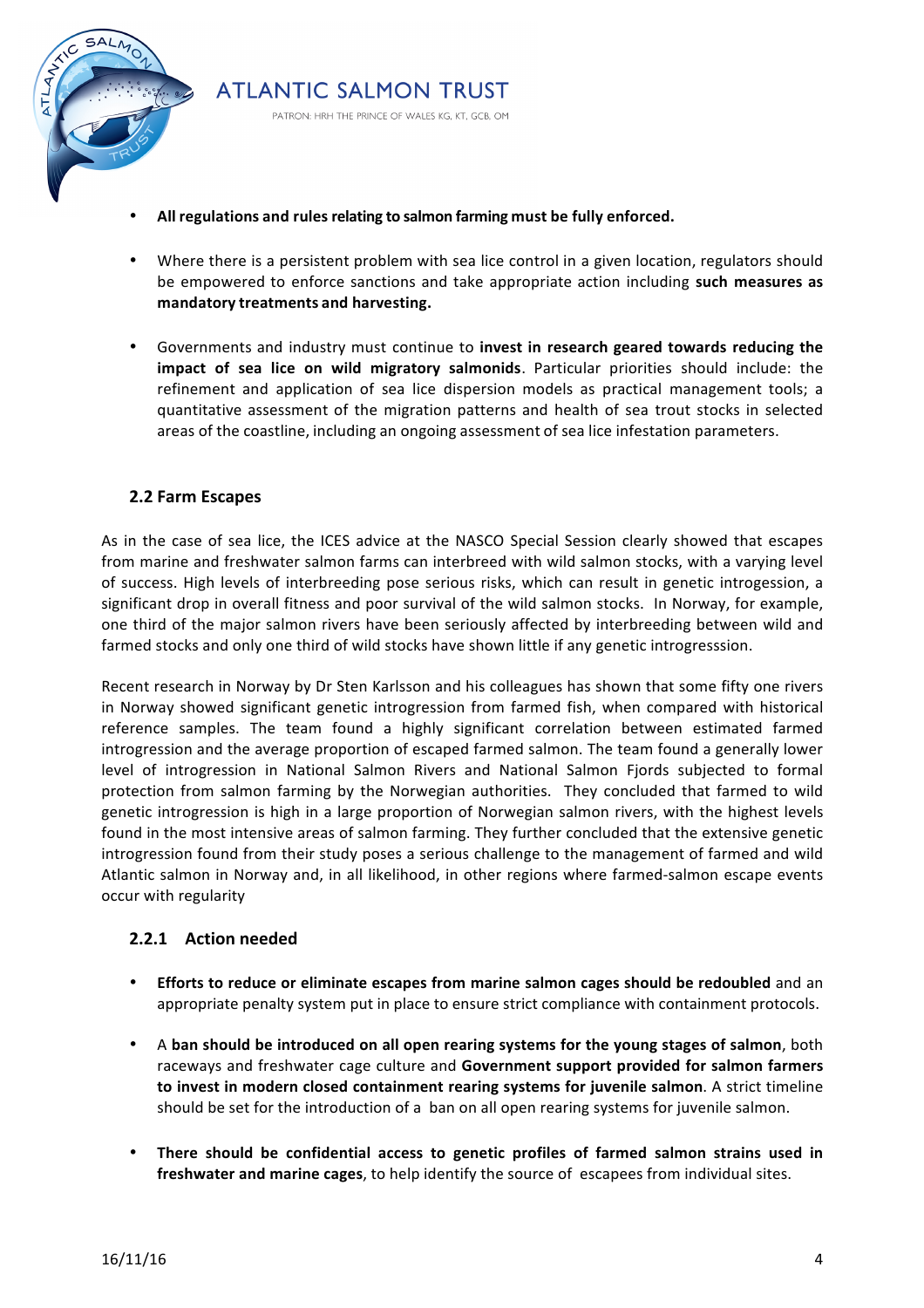

Incentives for fin fish farmers to move quickly towards the use of **sterile (triploid) stocks,** with an eventual **ban on the use of fertile stocks for rearing in open cage culture**, should be introduced 

### **2.3 Disease and Pollution Risks from Salmon Cages**

**ATLANTIC SALMON TRUST** 

PATRON: HRH THE PRINCE OF WALES KG, KT, GCB, OM

Since the expansion of salmon farming in the 1980's the industry has suffered serious and persistent problems from a range of virulent diseases and disease "syndromes". Research has shown that sea lice play a pivotal role in transferring disease between cages and cage sites. The presence of disease organisms poses a serious threat to farmed salmon and also to wild migratory salmonids within the vicinity of the cages. There is a real risk that mutations of disease organisms, infecting farmed fish, could occur and infect wild salmon. Wild salmon stocks may well have little if any immunity to such organisms and cannot be treated for the resulting infections.

Cage farming of fin fish, particularly in freshwater lochs, has the potential to generate significant amounts of organic waste from unconsumed fish feed and fecal matter. This can enrich sediments, alter maroinvertebrate community composition and fish population structure. In the case of brown trout, increased food availability risks lowering the physiological drive to migrate to the marine environment and may increase the proportion of resident trout, reduce the number of migratory sea trout and increase the incidence of predatory, ferox trout.

#### **2.3.1 Action needed**

- Assessments should be made of bay holding capacity along each area of the coast where salmon farming is taking place.
- **Farm / adult salmon densities in each bay should be reduced** to a level which minimizes risk from heavy sea lice infestation and the occurrence of chronic disease outbreaks.
- A move towards off-shore sites containing low densities of sterile farmed salmon should be encouraged.
- A ban on all open rearing, freshwater cage culture should be phased in over a three to five **year period** and Government support provided for fish farmers to invest in modern, closed containment rearing systems for the freshwater phase of the salmon's life cycle.

#### **3. Closed Containment Systems.**

Research is on-going in Scandinavia and North America to develop systems for growing Atlantic salmon right through the marine stage of production, to harvest. Such systems would result in the separation of farmed fish from wild salmonids (and from the environment) by a physical barrier. Both land-based recirculating (RAS) and floating, closed containment systems are being undergoing trials at present. They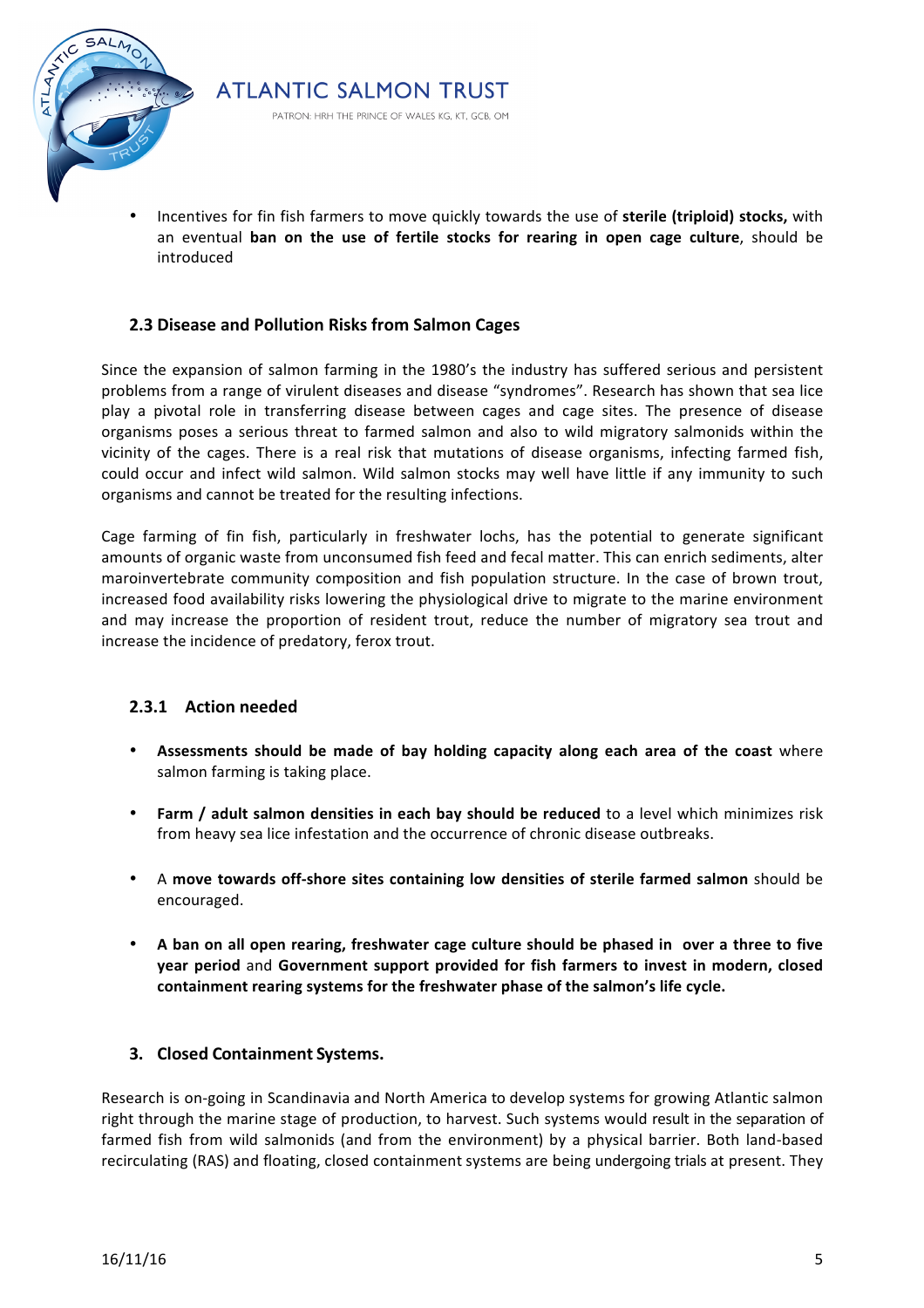

PATRON: HRH THE PRINCE OF WALES KG, KT, GCB, OM

are likely to offer many benefits to salmon farmers, as they would protect their fish from sea lice, disease, predators and other natural threats such as jellyfish swarms and algal blooms.

Ideally, in the longer term, the aim should be to move to **closed containment systems.** Such systems could resolve many of the other problems affecting caged farms (such as disease, escapes and faecal waste). The development of closed systems should be a priority for both governments and the industry. Major advances are also likely in the development of offshore, closed containment units for salmon farming and AST supports urgent investment in R&D to bring closed containment systems to commercial viability.

### **4. International Agreements and Obligations**

Salmon farming has been subject to a series of international agreements and signatory parties have an obligation to strive towards the goals as outlined in these accords. These agreements have primarily been brokered through NASCO and are outlined in some detail on their website (http://www.nasco.int/aquaculture.html). 

In 2009, the Liaison Group between NASCO and the International Salmon Farmers Association developed 'Guidance on Best Management Practices to Address Impacts of Sea Lice and Escaped Farmed Salmon on Wild Salmon Stocks'

(http://www.nasco.int/pdf/aquaculture/BMP%20Guidance.pdf). The international goals of this BMP Guidance include:

- 100% of farms to have effective sea lice management such that there is no increase in sea lice loads or lice-induced mortality of wild salmonids attributable to the farms.
- 100% farmed fish to be retained in all production facilities.

### **5.** Attaining Sustainable Aquaculture

The special session at NASCO, highlighted some very positive steps that could now be made towards the attainment of sustainable salmon farming. In addition to tighter regulations as outlined above, AST strongly recommends that these approaches be reviewed with a view to their application in improving the sustainability of salmon aquaculture. They include:

- Major advances in the development of closed containment RAS (Recirculation Aquaculture Systems) for the rearing / *head-starting* of so-called *super-smolts* (500g to 1kg in weight) and adult salmon. The larger smolts provide the benefit of a shorter period at sea, therefore reducing the time over which sea lice levels can build up on farms. This will enable farms to better manage the time at which salmon are put to sea cages. A shorter rearing cycle could also ensure that bays are fallow during the critical period, when wild salmon and sea trout smolts are heading seawards.
- The introduction of incentives to encourage experimental programmes to produce and rear sterile / triploid aquaculture stocks, as is currently taking place in both Norway and Canada. Such programmes could greatly reduce genetic impacts from fish farm escapes, both in fresh water and salt water.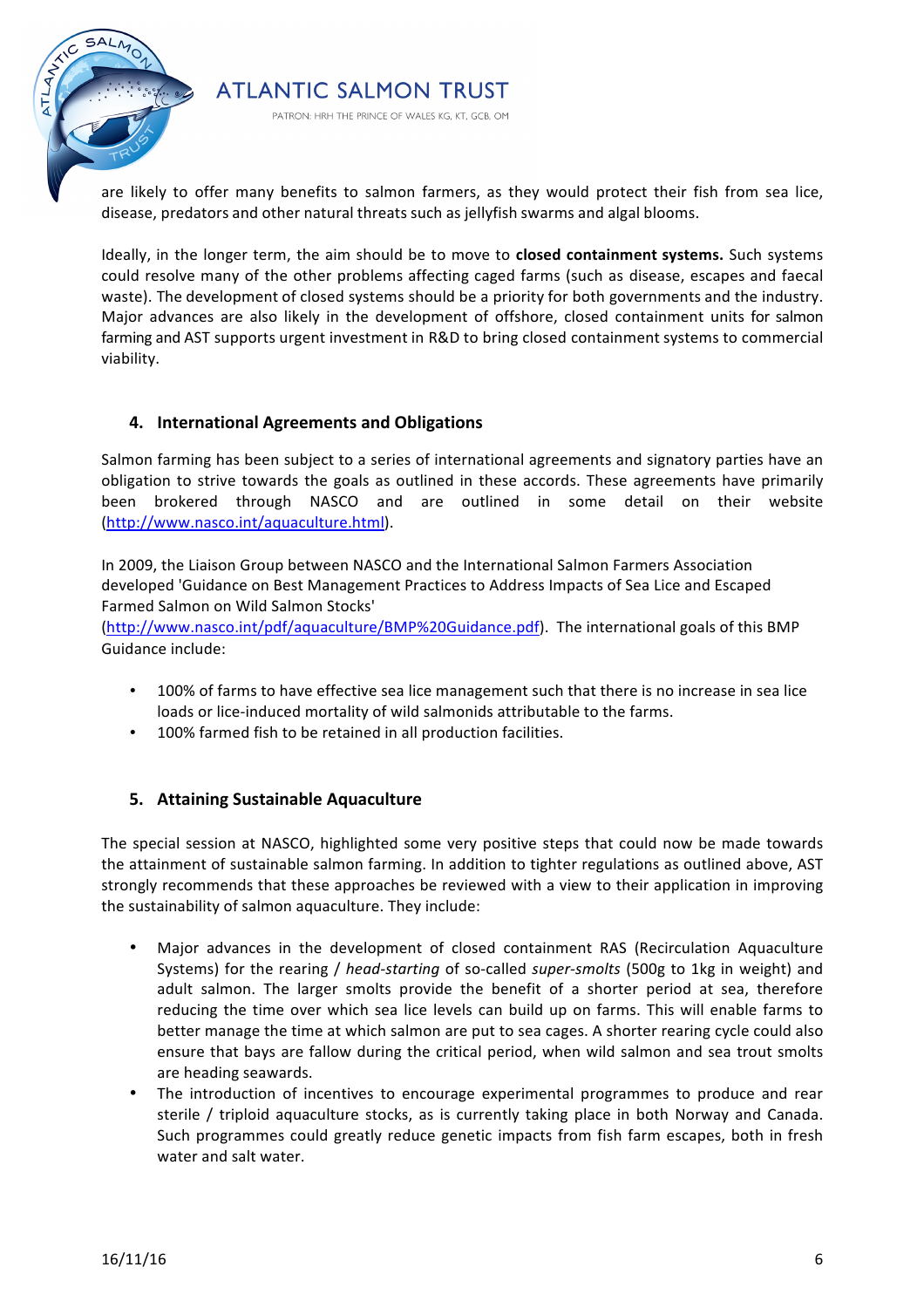

**ATLANTIC SALMON TRUST** 

PATRON: HRH THE PRINCE OF WALES KG, KT, GCB, OM

- Acoustic tracking of wild salmon smolts to identify migration routes. Such an approach could advise the planning process regarding new or alternative fish farm sites, so that their location has the lowest possible impacts on neighbouring wild salmonid stocks.
- The development of quantitative methods, such as those currently in use in Norway, which could measure the level and impact of genetic introgression in wild salmon stocks.
- Monitoring and modelling of sea lice distribution patterns to advise on fish farm locations and locations of potentially greatest risk to wild salmonids.

### **6. Conclusion**

AST urges all interested parties to take urgent action so as to cooperatively take forward these advances and to build a sustainable aquaculture industry, which will have a minimal impact on all the stocks of wild salmon and sea trout; also to cooperate and learn from the techniques and regulations being implemented by their colleagues in other wild salmon and fish farming nations.

AST believes that with strengthened legislation and regulation, statutory and enforceable codes of practice, and the application of new technological developments, it will be possible to make very significant progress in providing a suite of practical management options to ensure the future development of a sustainable fin fish aquaculture industry. As outlined previously, stocks of wild salmon are under increasing pressure from a variety of sources and some stocks in the southern range of the species may face extinction. We have long talked about the impacts from aquaculture on wild migratory salmonids and perhaps in the past believed that we had the luxury of time to deal with such issues. However there is increasing evidence that taking management action in areas such as aquaculture is no longer a choice - it is an imperative.

\_\_\_\_\_\_\_\_\_\_\_\_\_\_\_\_\_\_\_\_\_\_\_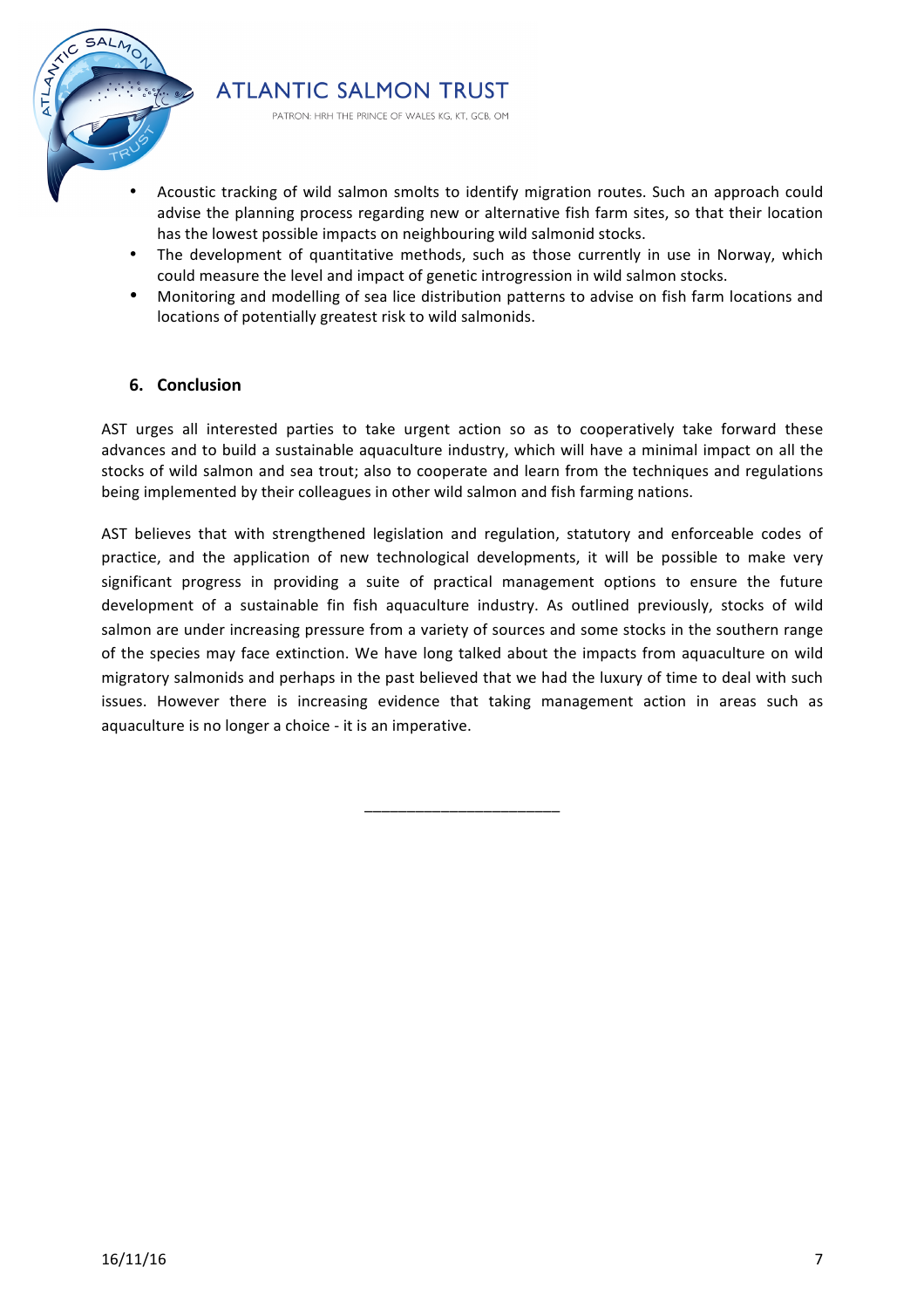



### **Bibliography**

Christie, M.R., Melanie L., Marine, Fox, S. E., French, R.A., & Blouin, M.S. (2015) A single generation of domestication heritably alters the expression of hundreds of genes. Nature Communications 7, Article number: 10676 doi:10.1038/ncomms10676 Received 29 June 2015 Accepted 07 January 2016 Published 17 February 2016.

Christie, M. R., Ford, M. J. & Blouin, M. S. (2014) On the reproductive success of early-generation hatchery fish in the wild. Evol. Appl. 7, 883-896.

Finstad, B., Bjorn, P.A., Todd, C. D., Whoriskey, F., Gargan, P.G., Forde, G, & Revie, C.W. 2010. The Effects of Sea Lice on Atlantic Salmon and other Salmonid Species. Atlantic Salmon Ecology, Eds: Aas, Einum, Klemetsen & Skurdal. Wiley-Blackwell. 253-276.

Franklin, P., Verspoor, E., Slaski, R. (2012) Report: Study into the impacts of open pen freshwater aquaculture production on wild fisheries. Scottish Government on-line publication: http://www.gov.scot/resource/0040/00405814.pdf

Gargan, P.G., Roche, W.K., Forde, G.P. and Ferguson, A. (2006) Characteristics of sea trout (*Salmo trutta* L.) stocks from the Owengowla and Invermore Fisheries, Western Ireland, and Recent Trends in Marine Survival. In G.S.Harris and N.J. Milner. Sea Trout: Biology, Conservation and Management. Fishing News Books, Blackwells Scientific Publications, Oxford, UK. 60-75.

Gargan, P.G., Poole, R, & Forde, G. (2006). A Review of the Status of Irish Sea trout Stocks. In G.S.Harris and N.J. Milner. Sea Trout: Biology, Conservation and Management. Fishing News Books, Blackwells Scientific Publications, Oxford, UK. pp 25-44.

Gargan, P.G., Forde, G., Hazon, N., Russell, D.J.F. & Todd, C.D. 2012. Evidence for sea lice-induced marine mortality of Atlantic salmon (Salmo salar L.) in western Ireland from experimental releases of ranched smolts treated with emamectin benzoate. Can. J. Fish. Aquat. Sci. 69: 343-353.

Gargan, P.G., Karlsbakk, E., Coyne, J., Davies, C. A. and Roche, W. (2016). Sea lice (Lepeophtheirus salmonis and *Caligus elongatus*) infestation levels on sea trout (*Salmo trutta* L.) around the Irish Sea, an area without salmon aquaculture. ICES Journal of Marine Science, doi:10.1093/icesjms/fsw044

Karlsson, S., Diserud, O.H., Fiske, P. and Hindar, K. (2016) Widespread genetic introgression of escaped farmed Atlantic salmon in wild salmon populations. ICES J. Mar. Sci. (2016) doi: 10.1093/icesjms/fsw121 First published online: July 22, 2016

Krkosek M, Revie C.W, Gargan, P.G, Skilbrei O.T, Finstad B, Todd C.D. 2012. Impact of parasites on salmon recruitment in the Northeast Atlantic Ocean. Proc. R. Soc. B. 20122359 .http://dx. doi.org/10.1098/rspb. 2012.2359

Mäkinen, H., Vasemägi, A., McGinnity, P., Cross, T. F. & Primmer, C. R. Population genomic analyses of early phase Atlantic Salmon (Salmo salar) domestication/captive breeding. Evol. Appl. 8, 93-107 (2014).

Milner, N.J., Harris, G.S., Gargan, P.G., Beveridge, M.G., Pawson, M.G., Walker, a, & Whelan, K. (2006) Perspective on Sea Trout Science and Management. In G.S.Harris and N.J. Milner. Sea Trout: Biology, Conservation and Management. Fishing News Books, Blackwells Scientific Publications, Oxford, UK. pp 480-491.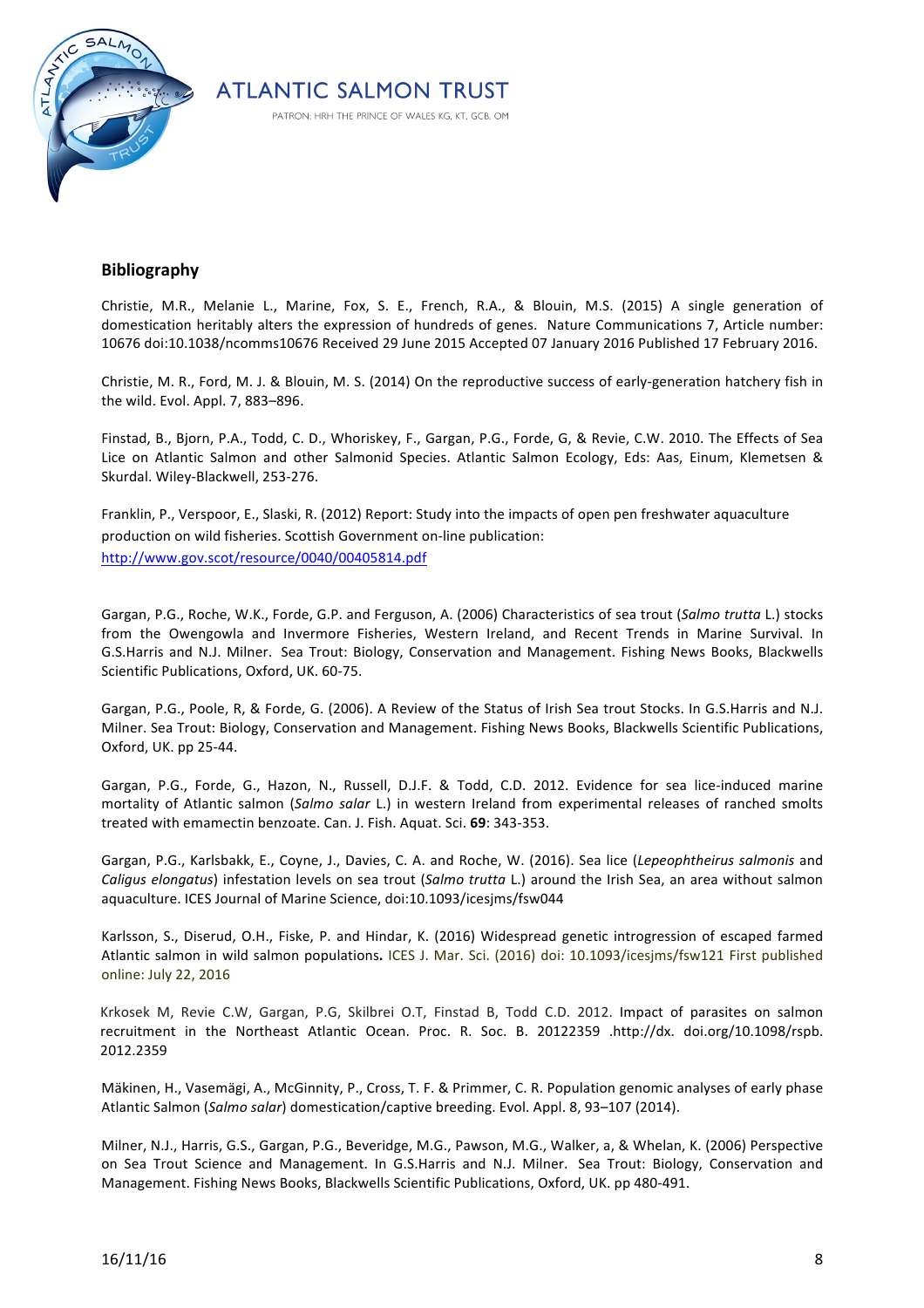

Thorstad, E.B., Todd, C.D., Bjørn, P.A., Gargan, P.G., Vollset, .W., Halttunen, E., Kålås, S., Uglem, I., Berg, M. & Finstad, B. 2014. Effects of salmon lice on sea trout - a literature review. NINA Report 1044, 1-162.

**ATLANTIC SALMON TRUST** 

PATRON: HRH THE PRINCE OF WALES KG, KT, GCB, OM

Thorstad E. B, Todd C. D, Uglem I., Bjørn P. A, Gargan P. G, Vollset K. W, Halttunen E, Kålås S, Berg M, Finstad, B. (2015) Effects of salmon lice *Lepeophtheirus salmonis* on wild sea trout *Salmo trutta*—a literature review. Aquacult Environ Interact. Vol. 7: 91-113, 2015 doi: 10.3354/aei00142

Thorstad, E.B., Todd, C.D., Uglem, I., Bjørn, P.A., Gargan, P.G., Vollset, K.W., Halttunen, E., Kålås,S., Berg, M., & Finstad, B. (2016). Marine life of the sea trout. Mar Biol. 163:47. DOI 10.1007/s00227-016-2820-3

\_\_\_\_\_\_\_\_\_\_\_\_\_\_\_\_\_\_\_\_\_\_\_\_\_\_\_\_

#### **Glossary**

Area Management: An area based management approach designed to facilitate cooperation at a local level in order to achieve shared objectives including the maintenance of healthy stocks of farmed fish and the protection of the wild salmon stocks. Area management applies to all salmon farmers in the shared area.

Adaptive Management: Adjustment of management policies and actions in response to monitoring and scientific information.

**Containment (physical)**: Prevention of escapes of farmed salmon into the freshwater and marine environments.

**Code of Containment**: A set of guidelines and/or regulations applying to the salmon farming industry with the intention of preventing escapes of farmed salmon into the freshwater and marine environments. Codes of Containment can be voluntary or mandatory. Annex 3 of NASCO's Williamsburg Resolution contains Guidelines on Containment of Farm Salmon that require each jurisdiction to draw up a national action plan for implementing the Guidelines through codes of practice, regulations or both:

http://www.nasco.int/pdf/agreements/williamsburg.pdf

Ecosystem: An ecosystem consists of all the organisms living in a particular area, as well as all the non-living, physical components of the environment with which the organisms interact. In other words, a biological community and its physical environment. Ecosystems can be permanent or temporary, and usually form a number of food webs. 

**Ecosystem management:** An approach to natural resource management which aims to sustain ecosystems to meet both ecological and human needs in the future. In the case of Atlantic salmon and sea trout, we need to consider both the freshwater (river and loch) and marine (open ocean, inshore water and sea loch) ecosystems.

**Environmentally responsible:** The duty which a company has to society, to operate in a way that protects the environment.

Fallowing: After all the salmon have been harvested from a particular farm site, the cages will be left empty for a time. This helps break the cycle of disease, and also interrupts the breeding cycle of sea lice. The Scottish salmon farmers' Code of Good Practice specifies a minimum fallow period of 4 weeks, although many salmon farming companies choose to allow much longer fallow breaks. The process works most effectively if an entire sea loch/bay is fallowed at the same time, so it is an essential part of good single bay management.